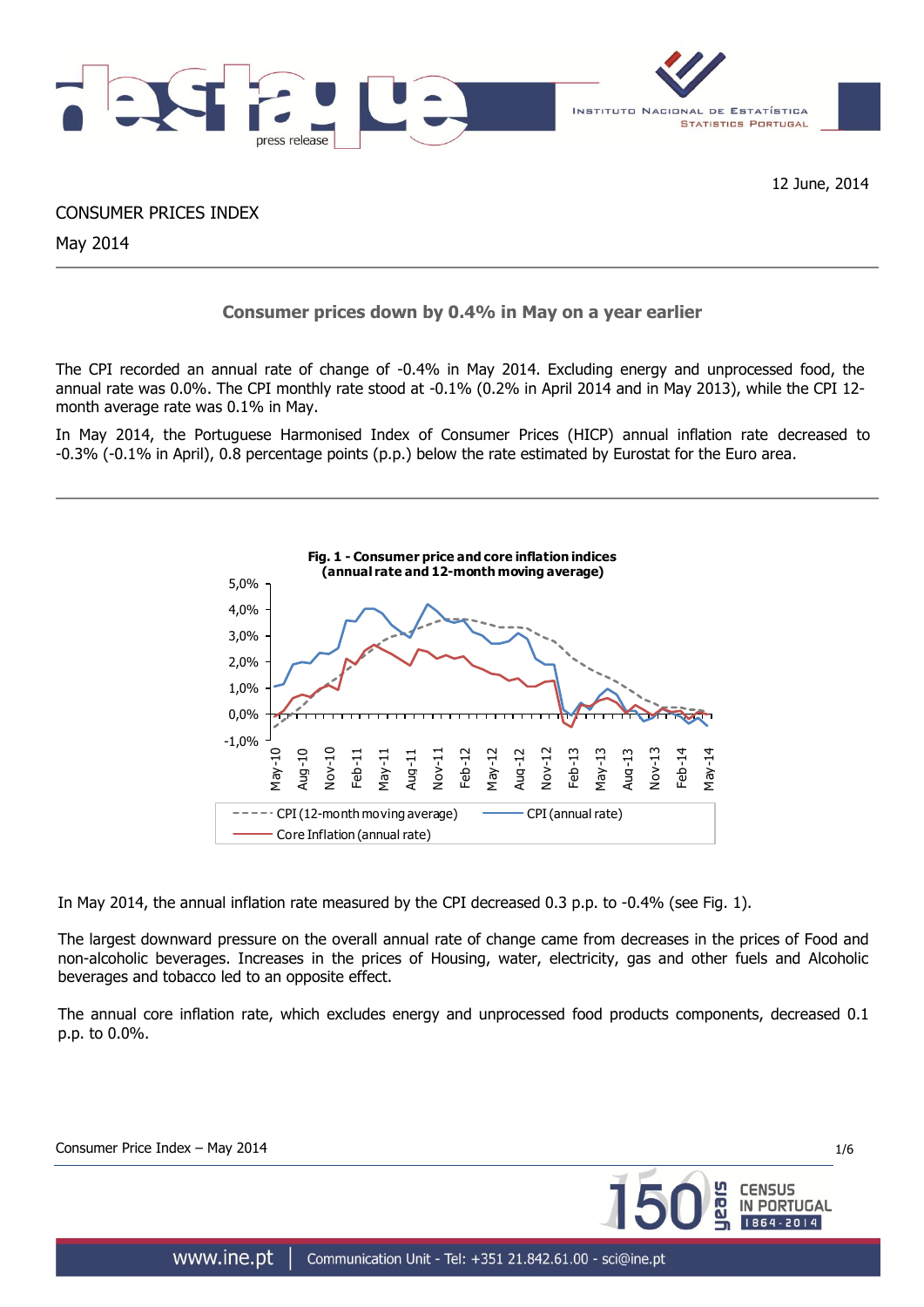

In May, the CPI monthly rate was -0.1% (0.2% in April 2014 and in May 2013). The main downward contribution to this result came from changes in the prices of Transports, mainly due to the lower prices observed for air travel after the Easter holiday season.

On the opposite side, it was observed increases in the prices of Restaurants and hotels, namely in the prices of accommodation services.

In May 2014, the HICP annual rate decreased to -0.3% (-0.1% in April). The HICP monthly rate was 0.1% (0.3% and 0.2% respectively in the previous month and in May 2013). The HICP 12-month average rate decreased 0.1 p.p. to 0.2% in May. In April the annual rate of change of the Euro area was 0.8 p.p. higher than the annual rate of change of the Portuguese HICP. That difference is estimated to have remained unchanged in May.



# **Housing Rents**

In May 2014, compared with April, the average value of rents by net area for the whole country remained unchanged (change rate of -0.2% in the previous month).

The main decrease was observed in the Norte region, where the value of rents by net area decreased 0.6%. The main increase was recorded in the Alentejo region (1.4%).

The annual change rate of the housing rents for the whole country was 4.2% in May (4.4% in April). The main decrease was observed in the Azores region (-2.7%), while the Lisbon region recorded an increase of 6.9%.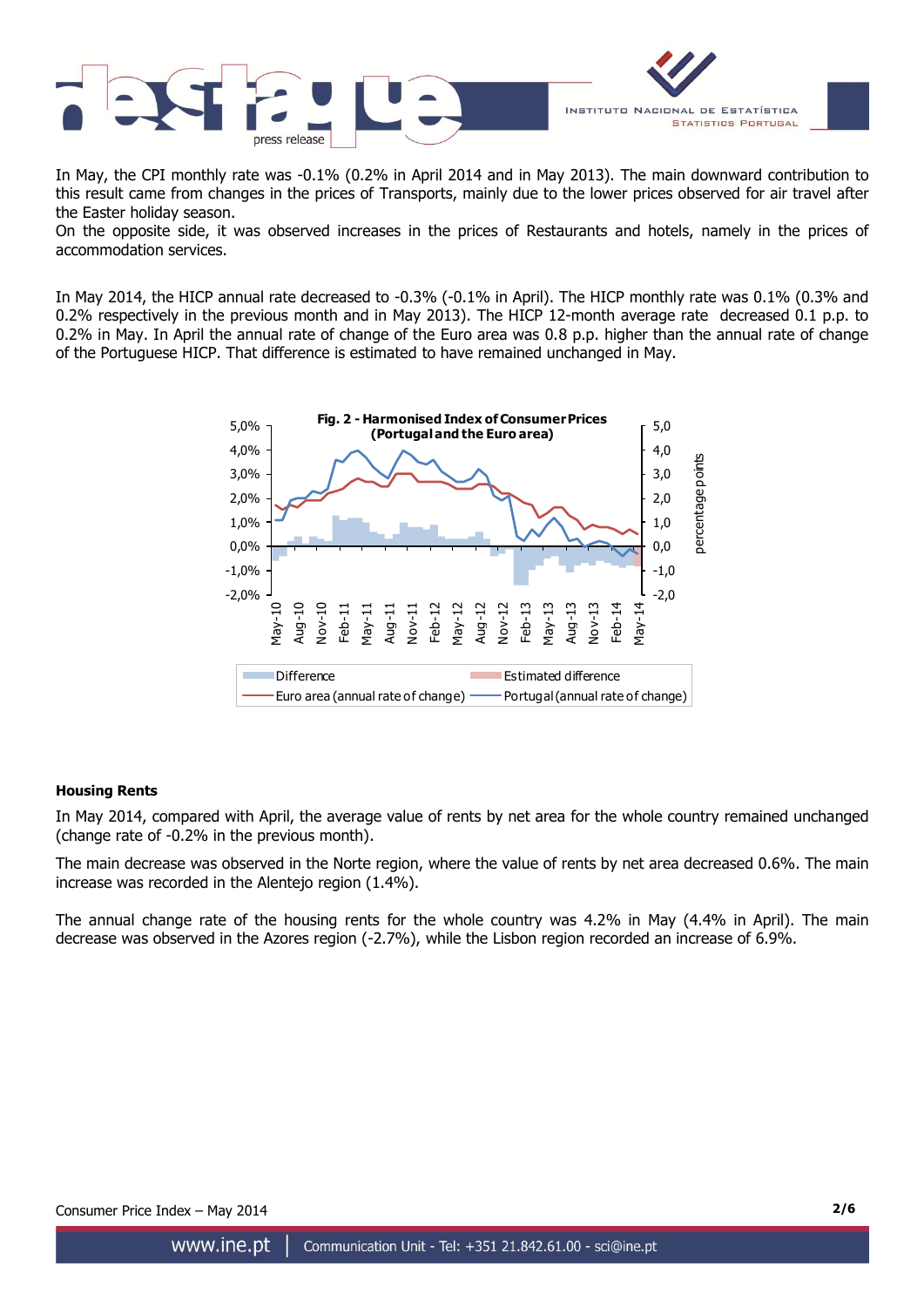



# **Consumer Price Index**

The Consumer Price Index (CPI) measures the change over time of the prices of a certain basket of goods and services bought by a "typical" consumer. The CPI has been designed to capture price changes and not to measure price levels.

The CPI is updated every year with the most recent information on prices and quantities. The 2014 CPI weighting structure and the sample of goods and services included in the basket are a result of the combination of three fundamental sources of information: the final 2011 and preliminary 2012 results of the Portuguese National Accounts complemented with the Household Budget Survey and the Census for more detailed levels of expenditure. Administrative data is also used.

The CPI is compiled through the aggregation of seven regional price indexes and the goods and services included in the index are grouped according to the COICOP classification.

# **Table 1: CPI - COICOP<sup>1</sup> Divisions**

| 01 | Food and non-alcoholic beverages                                      | 07 | <b>Transports</b>                |
|----|-----------------------------------------------------------------------|----|----------------------------------|
| 02 | Alcoholic beverages and tobacco                                       | 08 | Communications                   |
| 03 | Clothing and footwear                                                 | 09 | Recreation and culture           |
| 04 | Housing, water, electricity, gas and other fuels                      | 10 | Education                        |
| 05 | Furnishings, household equipment and routine maintenance of the house | 11 | Restaurants and hotels           |
| 06 | Health                                                                | 12 | Miscellaneous goods and services |
|    |                                                                       |    |                                  |

<sup>1</sup> COICOP: Classification Of Individual Consumption by Purpose

### **Monthly rate**

The monthly rate is the change in the index of a certain month compared with the index of the previous month expressed as a percentage. Although up-to-date, this measure can be affected by seasonal and other effects.

#### **Annual rate**

The annual rate is the change in the index of a certain month compared with the index of the same month in the previous year expressed as a percentage. In the presence of a stable seasonal pattern, seasonal effects do not influence this measure.

#### **12-month average rate**

The 12-month average rate is the change in the average index of one year compared with the average index of the previous year expressed as a percentage. This moving average is less sensitive to transient changes in prices.

#### **Core inflation index (all items CPI excluding unprocessed food and energy products)**

The core inflation index is compiled by excluding the prices of unprocessed food and energy products from the all items CPI. The primary objective of this index is to capture the underlying inflation pressures in the economy.

#### **Harmonised Index of Consumer Prices**

The Harmonised Index of Consumer Prices (HICP) is compiled in each member state of the European Union for the purposes of inflation comparisons across EU countries, as required by the Treaty on European Union<sup>1</sup>. This index plays an important role as a guideline for the achievement of the European System of Central Banks primary objective: price stability. In 1998, the European Central Bank adopted the HICP as "the most appropriate price measure" for its definition of price stability in the Euro area $2$ .

The current HICP (2005 = 100) is produced in each Member State following a harmonized methodology developed by experts in the field of price statistics, under the Eurostat's "Price Statistics Working Group". From the methodological point of view, there are no major differences between the HICP and CPI. However, the different scope of coverage leads to differences in the weighting structure, mainly in Restaurants and hotels. This is mostly an effect of the inclusion of non-residents expenditure ("tourists") in the HICP and the corresponding exclusion from the CPI.

Additional information on the methodology of the HICP can be found on the Eurostat website at [http://epp.eurostat.ec.europa.eu/portal/page/portal/hicp/introduction.](http://epp.eurostat.ec.europa.eu/portal/page/portal/hicp/introduction)

 $\overline{\phantom{a}}$  , where  $\overline{\phantom{a}}$ 1 - Article 109j and protocol on the convergence criteria referred to in that article.

2 - "A stability oriented monetary policy strategy for the ESCB". ECB press notice released on 13 October 1998.

Consumer Price Index – May 2014 **3/6**

www.ine.pt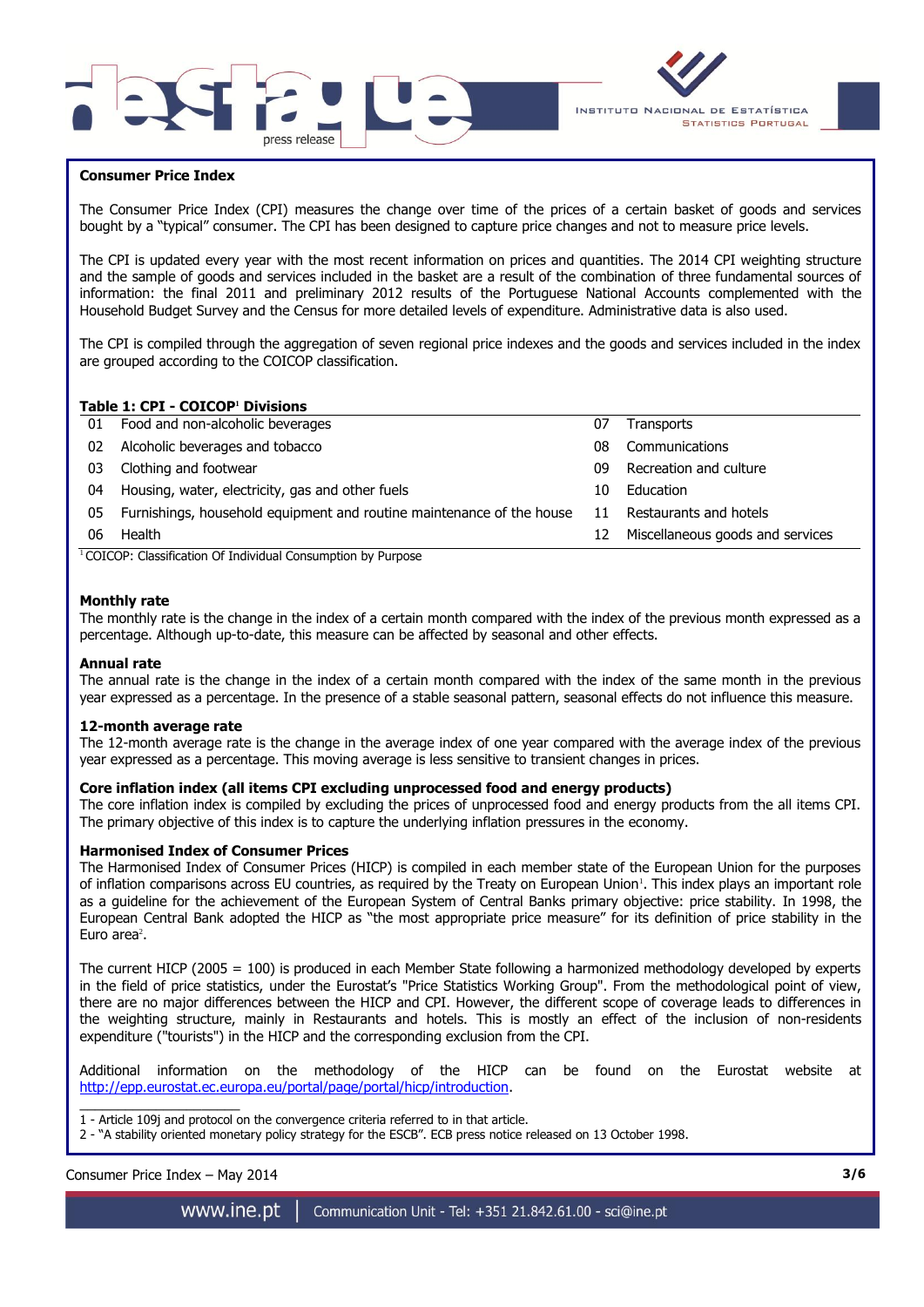



# **Table 2: CPI and HICP 2014 weighting structure**

|    | $COICOP1$ divisions                                                   | <b>CPI</b> | <b>HICP</b> |
|----|-----------------------------------------------------------------------|------------|-------------|
| 01 | Food and non-alcoholic beverages                                      | 211.8      | 204.7       |
| 02 | Alcoholic beverages and tobacco                                       | 37.9       | 37.1        |
| 03 | Clothing and footwear                                                 | 69.4       | 68.9        |
| 04 | Housing, water, electricity, gas and other fuels                      | 91.3       | 87.3        |
| 05 | Furnishings, household equipment and routine maintenance of the house | 64.0       | 62.0        |
| 06 | Health                                                                | 72.0       | 67.1        |
| 07 | Transport                                                             | 126.5      | 128.9       |
| 08 | Communication                                                         | 36.3       | 35.3        |
| 09 | Recreation and culture                                                | 79.4       | 69.2        |
| 10 | Education                                                             | 15.7       | 15.1        |
| 11 | Restaurants and hotels                                                | 90.8       | 122.7       |
| 12 | Miscellaneous goods and services                                      | 105.0      | 101.6       |
| 00 | All items                                                             | 1000       | 1000        |

<sup>1</sup> COICOP: Classification Of Individual Consumption by Purpose.

# **Presentation of data and rounding rules**

Since the release of the January 2013 CPI indices are published with base 100 in the year 2012.

Due to rounding procedures, those indices may not reproduce exactly the published rates of change. However, it should be noted that the published rates prevail.

In this press release the descriptive analysis is based on rounded values to one decimal.

#### **Next press release**

The June 2014 CPI/HICP will be released on July 10<sup>th</sup> 2014

Consumer Price Index - May 2014

www.ine.pt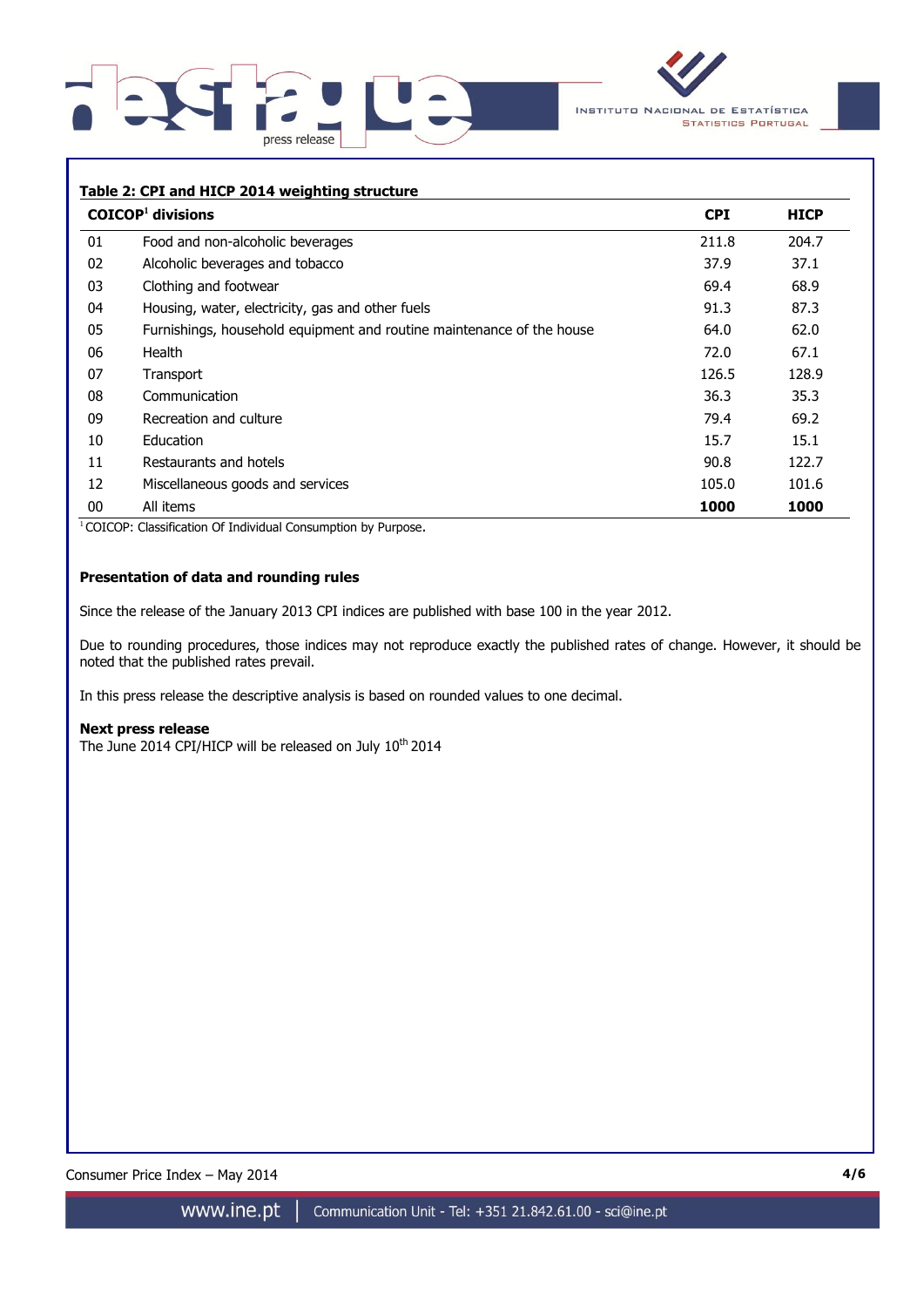



| <b>Annex:</b>   |                       | CFI Tate of change (muck division and an items CFI)<br><b>All-items</b> |                                                                    |       |         |                 |                     |                 |         |      |      |         |         |  |  |
|-----------------|-----------------------|-------------------------------------------------------------------------|--------------------------------------------------------------------|-------|---------|-----------------|---------------------|-----------------|---------|------|------|---------|---------|--|--|
|                 | Index divisions $(1)$ |                                                                         |                                                                    |       |         |                 |                     |                 |         |      |      |         |         |  |  |
|                 | 01                    | 02                                                                      | 03                                                                 | 04    | 05      | 06              | 07                  | 08              | 09      | 10   | 11   | 12      |         |  |  |
|                 |                       |                                                                         |                                                                    |       |         |                 | Annual average rate |                 |         |      |      |         |         |  |  |
| 2011            | 2.10                  | 7.94                                                                    | $-3.93$                                                            | 6.66  | 1.17    | 4.46            | 8.90                | 2.99            | 0.96    | 2.05 | 1.41 | 1.79    | 3.65    |  |  |
| 2012            | 3.20                  | 4.74                                                                    | $-5.24$                                                            | 8.72  | $-0.47$ | 0.35            | 3.27                | 0.46            | 0.91    | 1.50 | 4.47 | 1.11    | 2.77    |  |  |
| 2013            | 1.94                  | 4.05                                                                    | $-3.31$                                                            | 2.15  | $-0.51$ | 1.49            | $-2.32$             | 0.45            | 0.41    | 1.18 | 1.65 | $-0.61$ | 0.27    |  |  |
|                 | Annual rate           |                                                                         |                                                                    |       |         |                 |                     |                 |         |      |      |         |         |  |  |
| 2012 May        | 2.64                  | 4.89                                                                    | $-5.47$                                                            | 10.04 | $-0.22$ | 0.67            | 2.72                | $-0.07$         | $-0.04$ | 1.55 | 4.65 | 1.41    | 2.70    |  |  |
| June            | 3.34                  | 4.72                                                                    | $-5.31$                                                            | 10.04 | $-0.60$ | $-0.15$         | 2.31                | 0.73            | 0.50    | 1.52 | 4.62 | 1.27    | 2.71    |  |  |
| July            | 4.04                  | 5.78                                                                    | $-5.00$                                                            | 10.35 | $-0.80$ | $-2.06$         | 2.10                | 0.47            | 0.89    | 1.52 | 4.98 | 0.85    | 2.77    |  |  |
| August          | 3.27                  | 5.22                                                                    | $-4.30$                                                            | 10.47 | $-0.55$ | $-2.03$         | 3.84                | 0.50            | 1.33    | 1.42 | 5.08 | 1.04    | 3.08    |  |  |
| September       | 2.93                  | 5.14                                                                    | $-7.35$                                                            | 10.85 | $-0.75$ | $-1.80$         | 3.78                | 0.67            | 2.17    | 1.48 | 4.87 | 0.94    | 2.88    |  |  |
| October         | 3.18                  | 5.18                                                                    | $-5.79$                                                            | 4.88  | $-0.62$ | $-2.23$         | 3.27                | 0.69            | 1.87    | 1.33 | 4.76 | 0.60    | 2.13    |  |  |
| November        | 3.29                  | 4.92                                                                    | $-5.59$                                                            | 4.81  | $-0.65$ | $-2.00$         | 1.64                | 0.69            | 2.05    | 1.43 | 4.72 | 0.67    | 1.89    |  |  |
| December        | 3.21                  | 4.79                                                                    | $-4.84$                                                            | 5.02  | $-0.45$ | $-1.77$         | 1.67                | 0.78            | 1.81    | 1.42 | 4.53 | 0.36    | 1.92    |  |  |
| 2013 January    | 2.29                  | 5.00                                                                    | $-5.19$                                                            | 3.60  | $-0.41$ | $-3.01$         | $-1.42$             | $-1.45$         | 2.08    | 1.44 | 2.15 | $-0.36$ | 0.17    |  |  |
| February        | 2.00                  | 5.12                                                                    | $-4.94$                                                            | 3.48  | $-0.25$ | $-1.68$         | $-1.60$             | $-0.41$         | 0.92    | 1.41 | 1.60 | $-0.34$ | $-0.03$ |  |  |
| March           | 2.15                  | 4.46                                                                    | $-4.53$                                                            | 3.11  | $-0.24$ | $-0.83$         | $-1.96$             | $-0.58$         | 1.60    | 1.44 | 1.81 | $-0.02$ | 0.45    |  |  |
| April           | 2.02                  | 3.74                                                                    | $-3.63$                                                            | 2.67  | $-0.21$ | 0.14            | $-4.38$             | 0.15            | 1.44    | 1.45 | 1.95 | 0.07    | 0.18    |  |  |
| May             | 3.10                  | 4.06                                                                    | $-3.55$                                                            | 2.42  | $-0.41$ | 2.04            | $-3.42$             | 0.50            | 0.88    | 1.49 | 2.31 | 0.00    | 0.71    |  |  |
| June            | 2.84                  | 3.98                                                                    | $-3.40$                                                            | 2.20  | $-0.13$ | 2.57            | $-1.52$             | 0.53            | 0.83    | 1.49 | 2.18 | $-0.10$ | 0.98    |  |  |
| July            | 2.45                  | 2.61                                                                    | $-1.23$                                                            | 1.99  | $-0.33$ | 2.97            | 0.05                | 0.80            | 0.08    | 1.49 | 1.88 | $-1.26$ | 0.76    |  |  |
| August          | 2.94                  | 3.30                                                                    | $-2.86$                                                            | 1.84  | $-0.73$ | 3.47            | $-1.77$             | 0.78            | $-0.63$ | 1.47 | 2.04 | $-1.48$ | 0.15    |  |  |
| September       | 1.90                  | 3.51                                                                    | $-2.12$                                                            | 1.44  | $-0.54$ | 3.53            | $-3.68$             | 0.85            | $-0.07$ | 1.45 | 1.56 | $-1.02$ | 0.12    |  |  |
| October         | 0.48                  | 4.15                                                                    | $-2.80$                                                            | 1.09  | $-0.76$ | 3.19            | $-4.05$             | 1.14            | $-0.49$ | 0.39 | 1.11 | $-0.98$ | $-0.25$ |  |  |
| November        | 0.53                  | 4.48                                                                    | $-3.08$                                                            | 1.13  | $-0.96$ | 3.00            | $-3.47$             | 1.57<br>$-0.68$ |         | 0.33 | 0.70 | $-0.99$ | $-0.15$ |  |  |
| December        | 0.61                  | 4.27                                                                    | $-2.65$                                                            | 0.94  | $-1.10$ | 3.00            | $-0.54$             | 1.55            | $-1.03$ | 0.31 | 0.55 | $-0.81$ | 0.20    |  |  |
| 2014 January    | 0.20                  | 4.26                                                                    | $-2.63$                                                            | 2.15  | $-1.18$ | 1.37            | $-1.38$             | 3.39            | $-1.40$ | 0.29 | 0.61 | $-0.44$ | 0.06    |  |  |
| February        | $-0.05$               | 3.71                                                                    | $-2.26$                                                            | 2.27  | $-1.00$ | 1.01            | $-1.89$             | 2.45            | $-0.95$ | 0.36 | 0.63 | $-0.39$ | $-0.08$ |  |  |
| March           | $-0.42$               | 2.22                                                                    | $-1.02$                                                            | 2.10  | $-0.92$ | 0.78            | $-3.08$             | 1.98            | $-1.48$ | 0.40 | 0.17 | $-0.43$ | $-0.37$ |  |  |
| April           | $-0.93$               | 2.36                                                                    | $-1.82$                                                            | 2.10  | $-0.91$ | 0.16            | 0.26                | 1.61            | $-1.33$ | 0.46 | 0.13 | $-0.70$ | $-0.14$ |  |  |
| May             | $-2.33$               | 2.14                                                                    | $-1.65$                                                            | 2.15  | $-0.83$ | 0.29            | $-0.52$             | 1.58            | $-1.18$ | 0.41 | 0.65 | $-0.72$ | $-0.44$ |  |  |
| <b>Symbols:</b> | f estimated           |                                                                         | Po provisional                                                     |       |         | x not available |                     |                 |         |      |      |         |         |  |  |
| Note:           |                       |                                                                         | (1) The names of the divisions are given in the explanatory notes. |       |         |                 |                     |                 |         |      |      |         |         |  |  |
| Source:         | <b>INE - Portugal</b> |                                                                         |                                                                    |       |         |                 |                     |                 |         |      |      |         |         |  |  |

# CPI rate of change (index division and all items CPI)

Consumer Price Index – May 2014 **5/6**